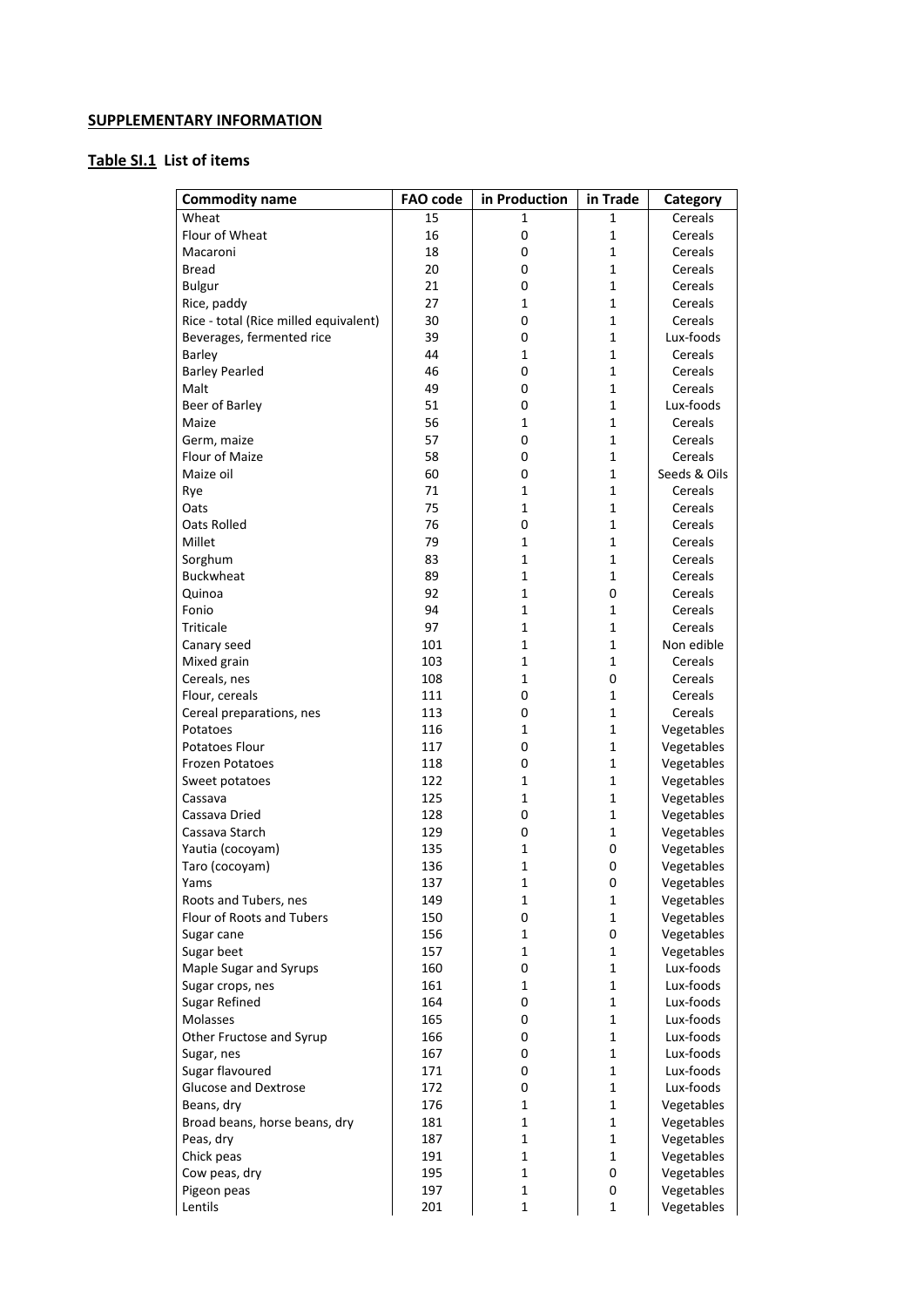| Bambara beans                  | 203        | 1                 | 1           | Vegetables                   |
|--------------------------------|------------|-------------------|-------------|------------------------------|
| Vetches                        | 205        | 1                 | 1           | Vegetables                   |
| Lupins                         | 210        | $\mathbf{1}$      | 0           | Vegetables                   |
| Pulses, nes                    | 211        | $\mathbf 1$       | 0           | Vegetables                   |
| Flour of Pulses                | 212        | 0                 | 1           | Vegetables                   |
| Brazil nuts, with shell        | 216        | 1                 | 0           | Fruits                       |
| Cashew nuts, with shell        | 217        | $\mathbf 1$       | $\mathbf 1$ | Fruits                       |
| Chestnuts                      | 220        | $\mathbf 1$       | $\mathbf 1$ | Fruits                       |
| Almonds, with shell            | 221        | 1                 | 0           | Fruits                       |
| Walnuts, with shell            | 222        | $\mathbf 1$       | $\mathbf 1$ | Fruits                       |
| Pistachios                     | 223        | 1                 | $\mathbf 1$ | Fruits                       |
| Kolanuts                       | 224        | 1                 | 1           | Fruits                       |
| Hazelnuts, with shell          | 225        | $\mathbf 1$       | 0           | Fruits                       |
| Arecanuts                      | 226        | $\mathbf{1}$      | 0           | Fruits                       |
| Almonds Shelled                | 231        | 0                 | 1           | Fruits                       |
| <b>Walnuts Shelled</b>         | 232        | 0                 | 1           | Fruits                       |
| Hazelnuts Shelled              | 233        | 0                 | $\mathbf 1$ | Fruits                       |
| Nuts, nes                      | 234        | 1                 | 1           | Fruits                       |
| Soybeans                       | 236        | $\mathbf 1$       | $\mathbf 1$ | Vegetables                   |
| Soybean oil                    | 237        | 0                 | $\mathbf 1$ | Seeds & Oils                 |
| Cake of Soybeans               | 238        | 0                 | 1           | Vegetables                   |
| Soya Sauce                     | 239        | 0                 | 1           | Vegetables                   |
| Soya Paste                     | 240        | 0                 | 1           | Vegetables                   |
| Groundnuts, with shell         | 242        | 1                 | 0           | Vegetables                   |
| <b>Groundnuts Shelled</b>      | 243        | 0                 | 1           | Vegetables                   |
| Groundnut oil                  | 244        | 0                 | $\mathbf 1$ | Seeds & Oils                 |
| Cake, groundnuts               | 245        | 0                 | 1           | Vegetables                   |
| Coconuts                       | 249        | 1                 | $\mathbf 1$ | Fruits                       |
| Copra                          | 251        | 0                 | $\mathbf 1$ | Fruits                       |
| Coconut (copra) oil            | 252        | 0                 | 1           | Seeds & Oils                 |
| Cake, copra                    | 253        | 0                 | $\mathbf 1$ | Fruits                       |
| Oil, palm fruit                | 254        | $\mathbf 1$       | 0           | Fruits                       |
| Palm kernels                   | 256        | $\mathbf 1$       | 0           | <b>Fruits</b>                |
| Palm oil                       | 257        | $\mathbf{1}$      | 1           | Seeds & Oils                 |
| Palm kernel oil                | 258        | 0                 | $\mathbf 1$ | Seeds & Oils                 |
| Cake of Palm Kernel            | 259        | 0                 | 1           | Fruits                       |
| Olives                         | 260        | 1                 | $\mathbf 1$ | Fruits                       |
| Olives Preserved               | 262        | 0                 | $\mathbf 1$ | Fruits                       |
| Karite Nuts (Sheanuts)         | 263        | 1                 | 0           | Fruits                       |
| Castor oil seed                | 265        | $\mathbf 1$       | 0           | Seeds & Oils                 |
| Oil of Castor Beans            | 266        | 0                 | 1           | Seeds & Oils                 |
| Sunflower seed                 | 267        | 1                 | 1           | Seeds & Oils                 |
| Sunflower oil                  | 268        | 0                 | 1           | Seeds & Oils                 |
| <b>Sunflower Cake</b>          | 269        | 0                 | $\mathbf 1$ | Seeds & Oils                 |
| Rapeseed                       | 270        | 1                 | 1           | Seeds & Oils                 |
| Rapeseed oil                   | 271        | 0                 | 1           | Seeds & Oils                 |
| Cake of Rapeseed               | 272        | 0                 | $\mathbf 1$ | Seeds & Oils                 |
| Tung nuts                      | 275        | 1                 | 0           | Seeds & Oils                 |
| Jojoba seed                    | 277        | $\mathbf{1}$      | 0           | Seeds & Oils                 |
| Safflower seed                 | 280        | $\mathbf 1$       | 0           | Seeds & Oils                 |
| Sesame seed                    | 289        | $\mathbf{1}$      | 1           | Seeds & Oils                 |
| Sesame oil                     | 290        | 0                 | 1           | Seeds & Oils                 |
| Mustard seed                   | 292        | 1                 | $\mathbf 1$ | Seeds & Oils                 |
| Poppy seed                     | 296        | 1                 | 1           | Seeds & Oils                 |
| Melonseed                      | 299        | $\mathbf{1}$      | 0           | Seeds & Oils                 |
| Tallowtree seed                | 305        | $\mathbf 1$       | 0           | Seeds & Oils                 |
| Kapok fruit                    | 310        | $\mathbf{1}$      | 0           | Seeds & Oils                 |
| Kapokseed in shell             | 311        | $\mathbf{1}$      | 1           | Seeds & Oils                 |
| Seed cotton                    | 328        | $\mathbf 1$       | 0           | Seeds & Oils                 |
| Cottonseed                     | 329        | 1                 | 1           | Seeds & Oils                 |
| Cake of Cottonseed             | 332        | 0<br>$\mathbf{1}$ | 1<br>1      | Seeds & Oils                 |
| Linseed                        | 333        |                   |             | Seeds & Oils<br>Seeds & Oils |
| Linseed oil<br>Cake of Linseed | 334<br>335 | 0<br>0            | 1<br>1      | Seeds & Oils                 |
|                                |            | $\mathbf{1}$      | 0           |                              |
| Hempseed                       | 336        |                   |             | Seeds & Oils                 |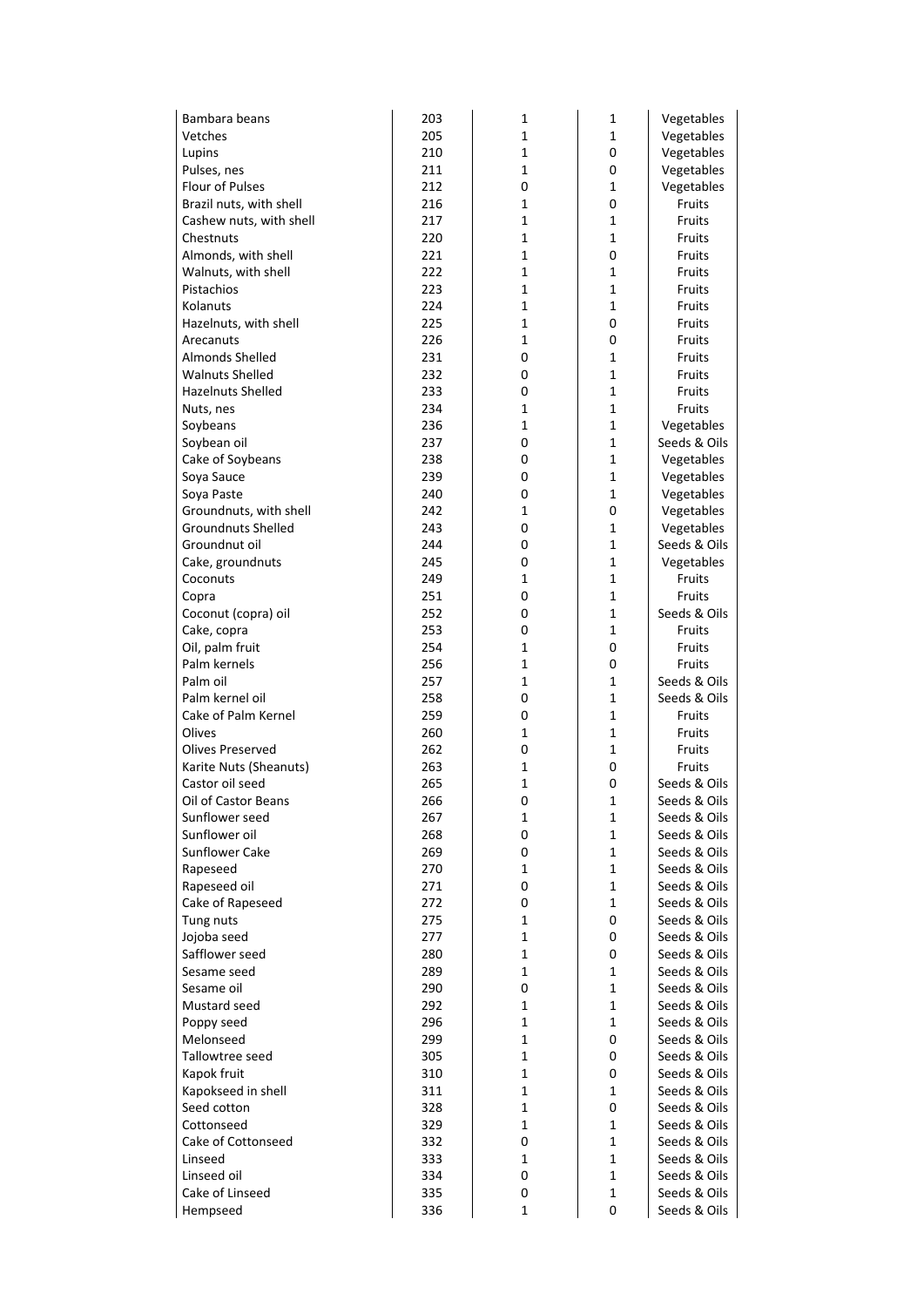| Oilseeds, Nes                                    | 339        | 1                | 1                | Seeds & Oils             |
|--------------------------------------------------|------------|------------------|------------------|--------------------------|
| Cabbages and other brassicas                     | 358        | 1                | $\mathbf 1$      | Vegetables               |
| Artichokes                                       | 366        | 1                | 1                | Vegetables               |
| Asparagus                                        | 367        | $\mathbf 1$      | $\mathbf 1$      | Vegetables               |
| Lettuce and chicory                              | 372        | 1                | 1                | Vegetables               |
| Spinach                                          | 373        | 1                | 1                | Vegetables               |
| Cassava leaves                                   | 378        | 1                | 0                | Vegetables               |
| Tomatoes                                         | 388        | $\mathbf 1$      | $\mathbf 1$      | Vegetables               |
| Juice of Tomatoes                                | 390        | $\mathbf 0$      | 1                | Vegetables               |
| Paste of Tomatoes                                | 391        | 0                | $\mathbf 1$      | Vegetables               |
| <b>Tomato Peeled</b>                             | 392        | 0                | $\mathbf{1}$     | Vegetables               |
| Cauliflowers and broccoli                        | 393        | 1                | 1                | Vegetables               |
| Pumpkins, squash and gourds                      | 394        | 1                | $\mathbf 1$      | Vegetables               |
| Cucumbers and gherkins                           | 397        | $\mathbf 1$      | $\mathbf 1$      | Vegetables               |
| Eggplant-baseds (aubergines)                     | 399        | 1<br>$\mathbf 1$ | 1<br>$\mathbf 1$ | Vegetables               |
| Chillies and peppers, green                      | 401<br>402 | 1                | 1                | Vegetables               |
| Onions (inc. shallots), green<br>Onions, dry     | 403        | 1                | 1                | Vegetables<br>Vegetables |
| Garlic                                           | 406        | $\mathbf 1$      | $\mathbf 1$      | Vegetables               |
| Leeks, other alliaceous vegetables               | 407        | $\mathbf 1$      | $\mathbf 1$      | Vegetables               |
| Beans, green                                     | 414        | 1                | 1                | Vegetables               |
| Peas, green                                      | 417        | $\mathbf 1$      | $\mathbf 1$      | Vegetables               |
| Vegetables, leguminous nes                       | 420        | 1                | 0                | Vegetables               |
| String beans                                     | 423        | 1                | 0                | Vegetables               |
| Carrots and turnips                              | 426        | $\mathbf 1$      | $\mathbf 1$      | Vegetables               |
| Okra                                             | 430        | 1                | 0                | Vegetables               |
| Maize, green                                     | 446        | 1                | 1                | Vegetables               |
| Sweet Corn Frozen                                | 447        | 0                | $\mathbf 1$      | Vegetables               |
| Mushrooms and truffles                           | 449        | 1                | 1                | Vegetables               |
| Chicory roots                                    | 459        | 1                | 0                | Vegetables               |
| Veg.Prod.Fresh Or Dried                          | 460        | 0                | $\mathbf 1$      | Vegetables               |
| Carobs                                           | 461        | 1                | 0                | Vegetables               |
| Vegetables fresh nes                             | 463        | 1                | 1                | Vegetables               |
| Vegetables, dried nes                            | 464        | 0                | $\mathbf 1$      | Vegetables               |
| <b>Vegetables Preserved Nes</b>                  | 472        | 0                | $\mathbf 1$      | Vegetables               |
| Vegetable Frozen                                 | 473        | 0                | 1                | Vegetables               |
| <b>Bananas</b>                                   | 486        | 1                | $\mathbf 1$      | Fruits                   |
| Plantains                                        | 489        | 1                | $\mathbf 1$      | Fruits                   |
| Oranges                                          | 490        | 1                | 1                | Fruits                   |
| Orange juice, single strength                    | 491        | $\mathbf 0$      | $\mathbf 1$      | Fruits                   |
| Tangerines, mandarins, clem.<br>Lemons and limes | 495<br>497 | 1<br>1           | 1<br>1           | Fruits<br>Fruits         |
| Grapefruit (inc. pomelos)                        | 507        | $\mathbf 1$      | $\mathbf 1$      | Fruits                   |
| Juice of Grapefruit                              | 509        | 0                | $\mathbf{1}$     | Fruits                   |
| Citrus fruit, nes                                | 512        | 1                | 0                | Fruits                   |
| Citrus juice, single strength                    | 513        | 0                | $\mathbf{1}$     | Fruits                   |
| Apples                                           | 515        | 1                | 1                | Fruits                   |
| Pears                                            | 521        | 1                | 1                | Fruits                   |
| Quinces                                          | 523        | $\mathbf{1}$     | $\mathbf 1$      | Fruits                   |
| Apricots                                         | 526        | $\mathbf{1}$     | $\mathbf 1$      | Fruits                   |
| Dry Apricots                                     | 527        | 0                | 1                | Fruits                   |
| Sour cherries                                    | 530        | 1                | 1                | Fruits                   |
| Cherries                                         | 531        | 1                | 1                | Fruits                   |
| Peaches and nectarines                           | 534        | 1                | 1                | Fruits                   |
| Plums and sloes                                  | 536        | $\mathbf{1}$     | $\mathbf{1}$     | Fruits                   |
| Plums Dried (Prunes)                             | 537        | 0                | $\mathbf{1}$     | Fruits                   |
| Stone fruit, nes                                 | 541        | $\mathbf{1}$     | 0                | Fruits                   |
| Fruit, pome nes                                  | 542        | $\mathbf{1}$     | 0                | Fruits                   |
| <b>Strawberries</b>                              | 544        | 1                | 1                | Fruits                   |
| Raspberries                                      | 547        | 1                | 0                | Fruits                   |
| Gooseberries                                     | 549        | $\mathbf{1}$     | $\mathbf{1}$     | Fruits                   |
| Currants                                         | 550        | $\mathbf{1}$     | $\mathbf{1}$     | Fruits                   |
| <b>Blueberries</b>                               | 552        | $\mathbf{1}$     | 1                | Fruits                   |
| Cranberries                                      | 554        | $\mathbf{1}$     | 1                | Fruits                   |
| <b>Berries Nes</b>                               | 558        | 1                | 0                | Fruits                   |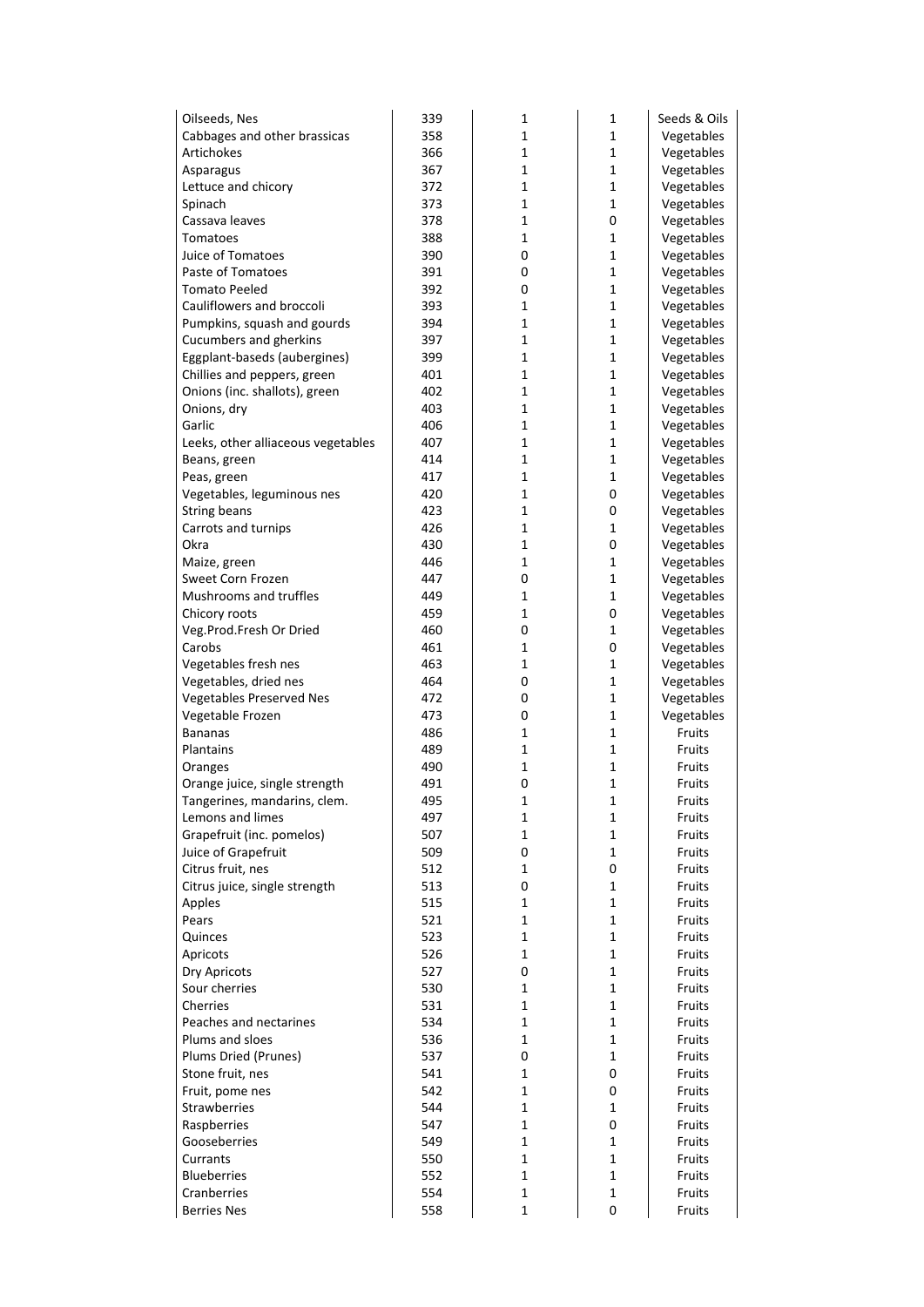| Grapes                                  | 560        | 1                | 1                | Fruits                 |
|-----------------------------------------|------------|------------------|------------------|------------------------|
| Raisins                                 | 561        | 0                | 1                | Fruits                 |
| Grape Juice                             | 562        | 0                | 1                | Fruits                 |
| Wine                                    | 564        | 0                | $\mathbf 1$      | Lux-foods              |
| Vermouths and Similar                   | 565        | 0                | 1                | Lux-foods              |
| Watermelons                             | 567        | 1                | 1                | Fruits                 |
| Other melons (inc.cantaloupes)          | 568        | $\mathbf 1$      | $\mathbf 1$      | Fruits                 |
| Figs                                    | 569        | 1                | 1                | Fruits                 |
| Mangoes, mangosteens, guavas            | 571        | 1                | 1                | Fruits                 |
| Avocados                                | 572        | $\mathbf 1$      | $\mathbf 1$      | Fruits                 |
| Pineapples                              | 574        | 1                | 1                | Fruits                 |
| Juice of Pineapples                     | 576        | 0                | 1                | Fruits                 |
| Dates                                   | 577        | 1<br>1           | $\mathbf 1$<br>1 | Fruits                 |
| Persimmons<br>Cashew apple              | 587<br>591 | 1                | 1                | Fruits<br>Fruits       |
| Kiwi fruit                              | 592        | 1                | 1                | Fruits                 |
| Papayas                                 | 600        | 1                | 1                | Fruits                 |
| Fruit, tropical fresh nes               | 603        | 1                | 1                | Fruits                 |
| <b>Fruit Fresh Nes</b>                  | 619        | 1                | 1                | Fruits                 |
| Fruit, dried nes                        | 620        | 0                | 1                | Fruits                 |
| <b>Fruit Juice Nes</b>                  | 622        | 0                | 1                | Fruits                 |
| Coffee, green                           | 656        | 1                | 1                | Lux-foods              |
| Coffee Roasted                          | 657        | 0                | 1                | Lux-foods              |
| Cocoa beans                             | 661        | 1                | 1                | Lux-foods              |
| Cocoa Paste                             | 662        | 0                | 1                | Lux-foods              |
| Cocoa Butter                            | 664        | 0                | $\mathbf 1$      | Lux-foods              |
| Cocoapowder and Cake                    | 665        | 0                | 1                | Lux-foods              |
| <b>Chocolate Prsnes</b>                 | 666        | 0                | 1                | Lux-foods              |
| Tea                                     | 667        | $\mathbf 1$      | $\mathbf 1$      | Lux-foods              |
| Maté                                    | 671        | 1                | 1                | Lux-foods              |
| Hops                                    | 677        | 1                | $\mathbf 1$      | Lux-foods              |
| Pepper (Piper spp.)                     | 687        | $\mathbf 1$      | $\mathbf 1$      | Lux-foods              |
| Chillies and peppers, dry               | 689        | 1                | 1                | Lux-foods              |
| Vanilla                                 | 692        | 1                | 1                | Lux-foods              |
| Cinnamon (canella)                      | 693        | $\mathbf 1$      | $\mathbf 1$      | Lux-foods              |
| Cloves                                  | 698        | 1                | 1                | Lux-foods              |
| Nutmeg, mace and cardamoms              | 702        | 1                | $\mathbf 1$      | Lux-foods              |
| Anise, badian, fennel, corian.          | 711        | $\mathbf 1$      | $\mathbf 1$      | Lux-foods              |
| Ginger                                  | 720<br>723 | 1<br>$\mathbf 1$ | 1<br>$\mathbf 1$ | Lux-foods<br>Lux-foods |
| Spices, nes<br>Peppermint               | 748        | 1                | 1                | Lux-foods              |
| Cotton lint                             | 767        | 1                | 1                | Non edible             |
| Cotton Carded, Combed                   | 768        | 0                | 1                | Non edible             |
| <b>Cotton Waste</b>                     | 769        | 0                | $\mathbf 1$      | Non edible             |
| <b>Cotton Linter</b>                    | 770        | 0                | 1                | Non edible             |
| Flax fibre and tow                      | 773        | 1                | 1                | Non edible             |
| <b>Flax Tow Waste</b>                   | 774        | 0                | 1                | Non edible             |
| Hemp Tow Waste                          | 777        | 1                | 0                | Non edible             |
| Kapok fibre                             | 778        | 1                | 1                | Non edible             |
| Jute                                    | 780        | $\mathbf 1$      | $\mathbf 1$      | Non edible             |
| <b>Other Bastfibres</b>                 | 782        | 1                | 0                | Non edible             |
| Ramie                                   | 788        | 1                | 0                | Non edible             |
| Sisal                                   | 789        | 1                | 0                | Non edible             |
| <b>Agave Fibres Nes</b>                 | 800        | 1                | 0                | Non edible             |
| Manila Fibre (Abaca)                    | 809        | 1                | 1                | Non edible             |
| Coir                                    | 813        | $\mathbf 1$      | 0                | Non edible             |
| <b>Fibre Crops Nes</b>                  | 821        | 1                | 0                | Non edible             |
| Tobacco, unmanufactured                 | 826        | 1                | 1                | Non edible             |
| Natural rubber                          | 836        | 1                | 1                | Non edible             |
| Gums, natural                           | 839        | 1<br>0           | 0                | Non edible             |
| Cattle                                  | 866<br>867 | 1                | 1<br>$\mathbf 1$ | Live animals           |
| Cattle meat                             | 868        | 0                | 1                | Meat<br>Meat           |
| Offals of cattle, edible<br>Fat, cattle | 869        | 0                | 1                | Meat                   |
| Meat-Cattle, boneless                   | 870        | 0                | 1                | Meat                   |
|                                         |            |                  |                  |                        |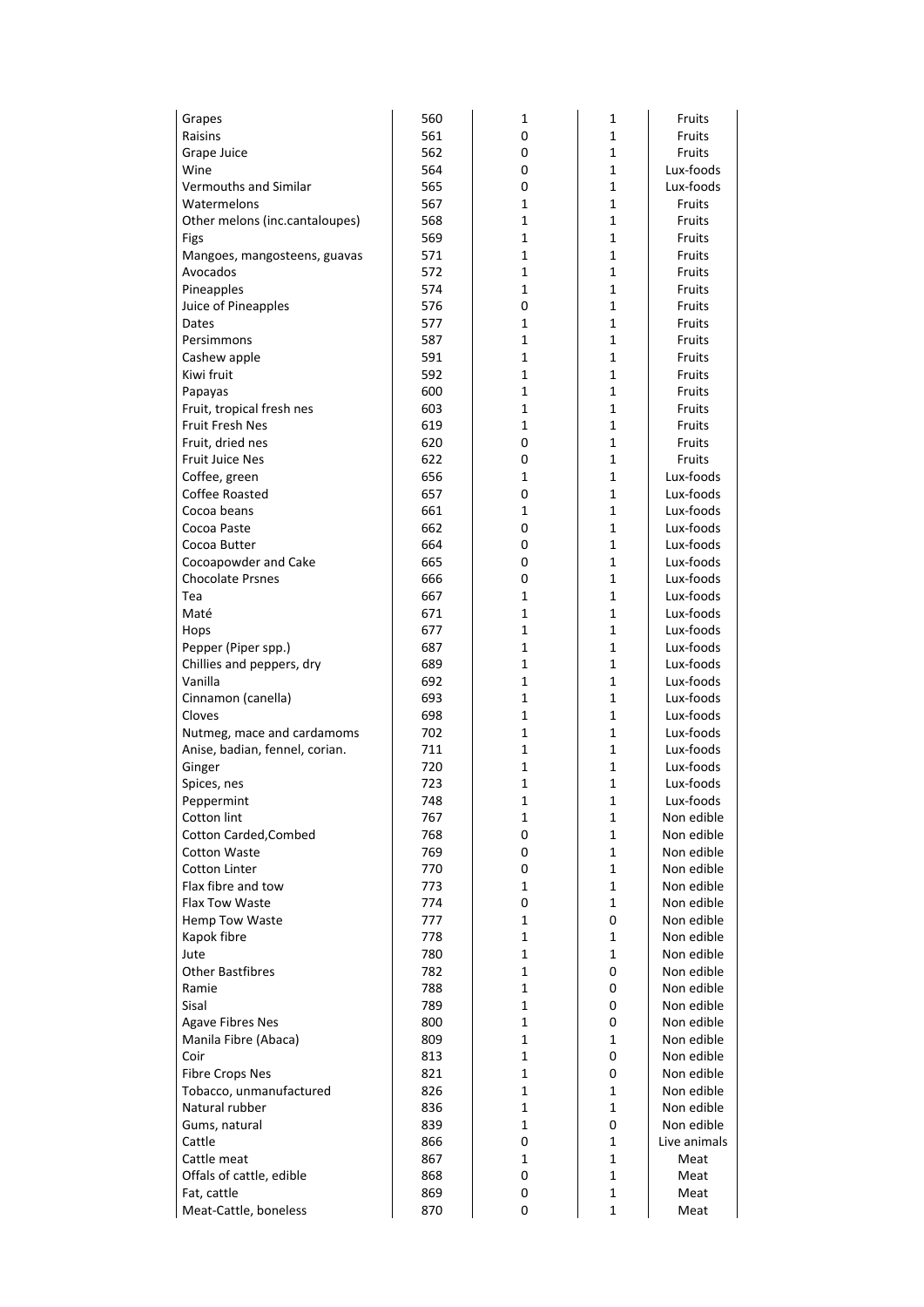| Sausage Beef and Veal           | 874  | 0            | 1           | Meat         |
|---------------------------------|------|--------------|-------------|--------------|
| Meat, beef, preparations        | 875  | 0            | 1           | Meat         |
| Cow milk, whole, fresh          | 882  | 1            | $\mathbf 1$ | Diary & Eggs |
| Cream fresh                     | 885  | 0            | 1           | Diary & Eggs |
| <b>Butter Cow Milk</b>          | 886  | 0            | 1           | Diary & Eggs |
| Milk Skm of Cows                | 888  | 0            | $\mathbf 1$ | Diary & Eggs |
| Milk Whole Cond                 | 889  | 0            | 1           | Diary & Eggs |
| Whey Condensed                  | 890  | 0            | $\mathbf 1$ | Diary & Eggs |
| Yoghurt, concentrated or not    | 892  | 0            | $\mathbf 1$ | Diary & Eggs |
| Butterm., Curdl, Acid. Milk     | 893  | 0            | 1           | Diary & Eggs |
| Milk, whole evaporated          | 894  | 0            | 1           | Diary & Eggs |
| Milk Whole Dried                | 897  | 0            | 1           | Diary & Eggs |
| Milk Skimmed Dry                | 898  | 0            | 1           | Diary & Eggs |
| Whey, dry                       | 900  | 0            | $\mathbf 1$ | Diary & Eggs |
| Cheese of Whole Cow Milk        | 901  | 0            | $\mathbf 1$ | Diary & Eggs |
| <b>Processed Cheese</b>         | 907  | 0            | 1           | Diary & Eggs |
| Prod.of Nat.Milk Constit        | 909  | 0            | 1           | Diary & Eggs |
| Ice cream and edible ice        | 910  | 0            | $\mathbf 1$ | Diary & Eggs |
| Meat indigenous, cattle         | 944  | 1            | 0           | Meat         |
| <b>Buffaloes</b>                | 946  | 0            | $\mathbf 1$ | Live animals |
| Meat, buffalo                   | 947  | $\mathbf 1$  | 0           | Meat         |
| Milk, whole fresh buffalo       | 951  | 1            | 0           | Diary & Eggs |
| Ghee, of buffalo milk           | 953  | 0            | 1           | Diary & Eggs |
| Meat indigenous, buffalo        | 972  | 1            | 0           | Meat         |
| Sheep                           | 976  | 0            | 1           | Live animals |
| Sheep meat                      | 977  | 1            | $\mathbf 1$ | Meat         |
| Offals of Sheep, Edible         | 978  | 0            | $\mathbf 1$ | Meat         |
| Milk, whole fresh sheep         | 982  | 1            | 1           | Diary & Eggs |
| Cheese of Sheep Milk            | 984  | 0            | 1           | Diary & Eggs |
| Meat indigenous, sheep          | 1012 | 1            | 0           | Meat         |
| Goats                           | 1016 | 0            | 1           | Live animals |
| Goat meat                       | 1017 | 1            | $\mathbf 1$ | Meat         |
| Offals of Goats, Edible         | 1018 | 0            | 1           | Meat         |
| Milk, whole fresh goat          | 1020 | 1            | 0           | Diary & Eggs |
| Meat indigenous, goat           | 1032 | 1            | 0           | Meat         |
| Pigs                            | 1034 | 0            | 1           | Live animals |
| Pig meat                        | 1035 | 1            | $\mathbf 1$ | Meat         |
| Offals of Pigs, Edible          | 1036 | 0            | $\mathbf 1$ | Meat         |
| Fat of Pigs                     | 1037 | 0            | $\mathbf 1$ | Meat         |
| Meat, pork                      | 1038 | 0            | $\mathbf 1$ | Meat         |
| Bacon and Ham                   | 1039 | 0            | 1           | Meat         |
| Sausages of Pig Meat            | 1041 | 0            | 1           | Meat         |
| Prep of Pig Meat                | 1042 | 0            | 1           | Meat         |
| Lard                            | 1043 | 0            | $\mathbf 1$ | Meat         |
| Meat indigenous, pig            | 1055 | 1            | 0           | Meat         |
| Chickens                        | 1057 | 0            | 1           | Live animals |
| Meat, chicken                   | 1058 | 1            | 1           | Meat         |
| Offals, liver chicken           | 1059 | 0            | 1           | Meat         |
| Fat, liver prepared (foie gras) | 1060 | 0            | $\mathbf 1$ | Meat         |
| Meat, chicken, canned           | 1061 | 0            | $\mathbf 1$ | Meat         |
| Hen eggs, in shell              | 1062 | 1            | 1           | Diary & Eggs |
| Eggs Liquid                     | 1063 | 0            | 1           | Diary & Eggs |
| Eggs Dried                      | 1064 | 0            | 1           | Diary & Eggs |
| <b>Ducks</b>                    | 1068 | 0            | 1           | Live animals |
| Duck meat                       | 1069 | 1            | 1           | Meat         |
| Meat indigenous, duck           | 1070 | $\mathbf 1$  | 0           | Meat         |
| Goose and guinea fowl meat      | 1073 | 1            | 1           | Meat         |
| Offals, liver geese             | 1074 | 0            | 1           | Meat         |
| Offals, liver duck              | 1075 | 0            | 1           | Meat         |
| Meat indigenous, geese          | 1077 | 1            | 0           | Meat         |
| Turkeys                         | 1079 | 0            | 1           | Live animals |
| Turkey meat                     | 1080 | $\mathbf 1$  | $\mathbf 1$ | Meat         |
| Meat indigenous, bird nes       | 1084 | 1            | 0           | Meat         |
| Meat indigenous, turkey         | 1087 | $\mathbf{1}$ | 0           | Meat         |
| Meat, bird nes                  | 1089 | $\mathbf 1$  | 0           | Meat         |
|                                 |      |              |             |              |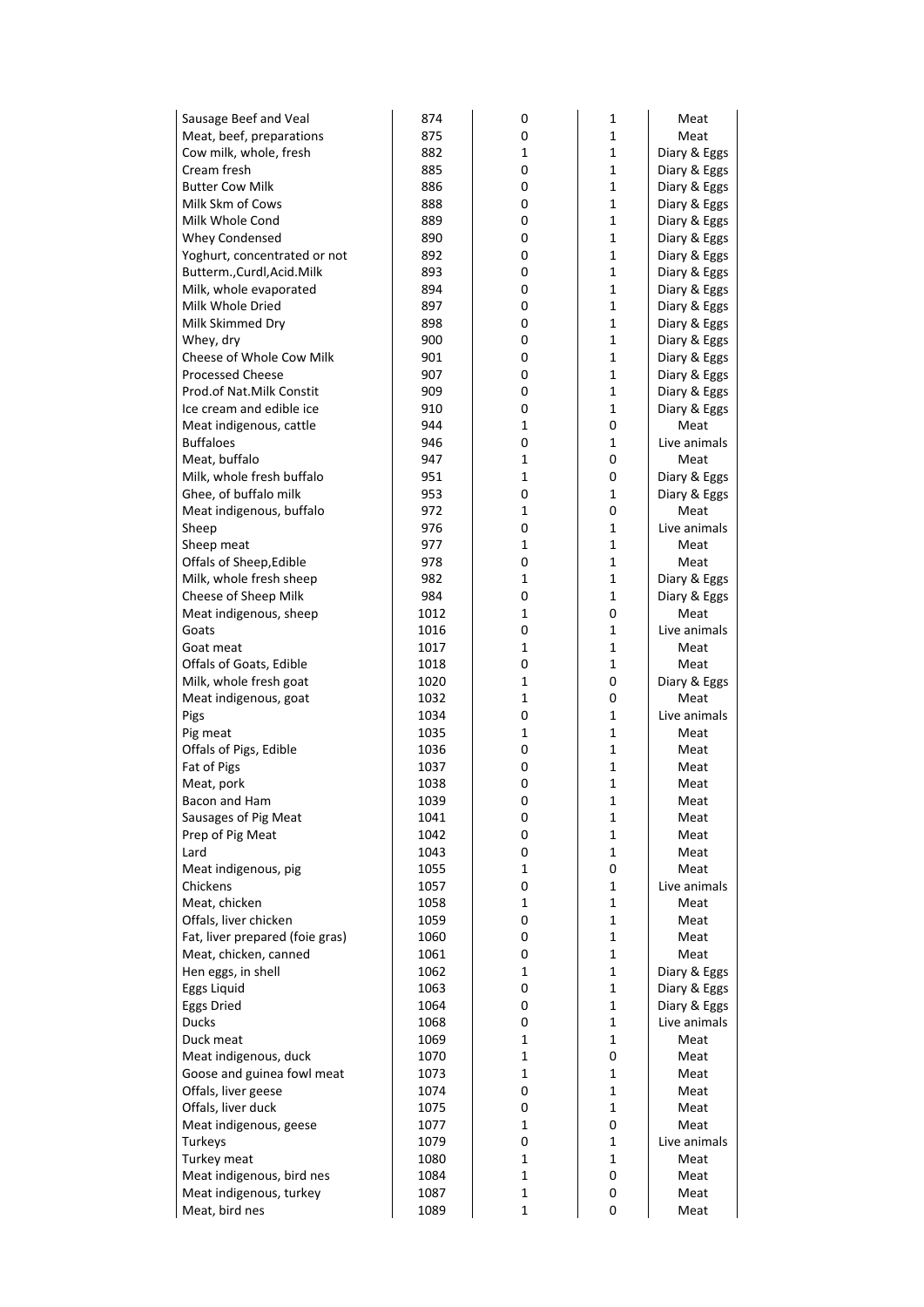| Other bird eggs, in shell | 1091 | 1 | 1        | Diary & Eggs |
|---------------------------|------|---|----------|--------------|
| Meat indigenous, chicken  | 1094 |   | $\Omega$ | Meat         |
| Horses                    | 1096 | 0 | 1        | Live animals |
| Horse meat                | 1097 |   | 1        | Meat         |
| Asses                     | 1107 | 0 | 1        | Live animals |
| Meat, ass                 | 1108 |   |          | Meat         |
| <b>Mules</b>              | 1110 | 0 |          | Live animals |
| Meat, mule                | 1111 | 1 | 0        | Meat         |
| Meat indigenous, horse    | 1120 |   | $\Omega$ | Meat         |
| Meat indigenous, ass      | 1122 |   | $\Omega$ | Meat         |
| Meat indigenous, mule     | 1124 |   | $\Omega$ | Meat         |
| Milk, whole fresh camel   | 1130 |   | $\Omega$ | Diary & Eggs |
| Meat, game                | 1163 |   | 1        | Meat         |
| Meat, dried nes           | 1164 | 0 | 1        | Meat         |
| Meat, nes                 | 1166 |   |          | Meat         |
| Offals, nes               | 1167 |   | $\Omega$ | Meat         |
| Oils, fats of animal nes  | 1168 | 0 | 1        | Meat         |
| Meal, meat                | 1173 | 0 |          | Meat         |
| Tallow                    | 1225 | 0 |          | Meat         |

## **Table SI.2 List of countries**

| <b>Country name</b>               | <b>FAO code</b> | order          | reporting        | discontinuities    |
|-----------------------------------|-----------------|----------------|------------------|--------------------|
| 'Afghanistan'                     | 2               | 1              | 1                |                    |
| 'Albania'                         | 3               | $\overline{2}$ | $\mathbf{1}$     |                    |
| 'Algeria'                         | 4               | 3              | 1                |                    |
| 'American Samoa'                  | 5               | 4              | 0                |                    |
| 'Andorra'                         | 6               | 5              | 0                |                    |
| 'Angola'                          | $\overline{7}$  | 6              | 0                |                    |
| 'Anguilla'                        | 258             | 7              | 0                |                    |
| 'Antarctica'                      | 30              | 8              | 0                |                    |
| 'Antigua and Barbuda'             | 8               | 9              | 1                |                    |
| 'Argentina'                       | 9               | 10             | 1                |                    |
| 'Armenia'                         | $\mathbf{1}$    | 11             | $\mathbf{1}$     | active from 1992   |
| 'Aruba'                           | 22              | 12             | $\mathbf{1}$     |                    |
| 'Australia'                       | 10              | 13             | 1                |                    |
| 'Austria'                         | 11              | 14             | $\mathbf{1}$     |                    |
| 'Azerbaijan'                      | 52              | 15             | $\mathbf{1}$     | active from 1992   |
| 'Bahamas'                         | 12              | 16             | $\mathbf{1}$     |                    |
| 'Bahrain'                         | 13              | 17             | $\mathbf{1}$     |                    |
| 'Bangladesh'                      | 16              | 18             | $\mathbf{1}$     |                    |
| 'Barbados'                        | 14              | 19             | 1                |                    |
| 'Belarus'                         | 57              | 20             | $\mathbf{1}$     | active from 1992   |
| 'Belgium'                         | 255             | 21             | $\mathbf{1}$     | active from 2000   |
| 'Belgium-Luxembourg'              | 15              | 22             | $\mathbf{1}$     | inactive from 2000 |
| 'Belize'                          | 23              | 23             | 1                |                    |
| 'Benin'                           | 53              | 24             | 1                |                    |
| 'Bermuda'                         | 17              | 25             | $\mathbf{1}$     |                    |
| 'Bhutan'                          | 18              | 26             | 1                |                    |
| 'Bolivia, Plurinational State of' | 19              | 27             | $\mathbf{1}$     |                    |
| 'Bosnia and Herzegovina'          | 80              | 28             | $\mathbf{1}$     | active from 1992   |
| 'Botswana'                        | 20              | 29             | $\mathbf{1}$     |                    |
| 'Bouvet Island'                   | 31              | 30             | $\boldsymbol{0}$ |                    |
| 'Brazil'                          | 21              | 31             | 1                |                    |
| 'British Indian Ocean Territory'  | 24              | 32             | 0                |                    |
| 'British Virgin Islands'          | 239             | 33             | 0                |                    |
| 'Brunei Darussalam'               | 26              | 34             | 1                |                    |
| 'Bulgaria'                        | 27              | 35             | $\mathbf{1}$     |                    |
| 'Burkina Faso'                    | 233             | 36             | 1                |                    |
| 'Burundi'                         | 29              | 37             | 1                |                    |
| 'Cambodia'                        | 115             | 38             | $\mathbf 1$      |                    |
| 'Cameroon'                        | 32              | 39             | 1                |                    |
| 'Canada'                          | 33              | 40             | $\mathbf{1}$     |                    |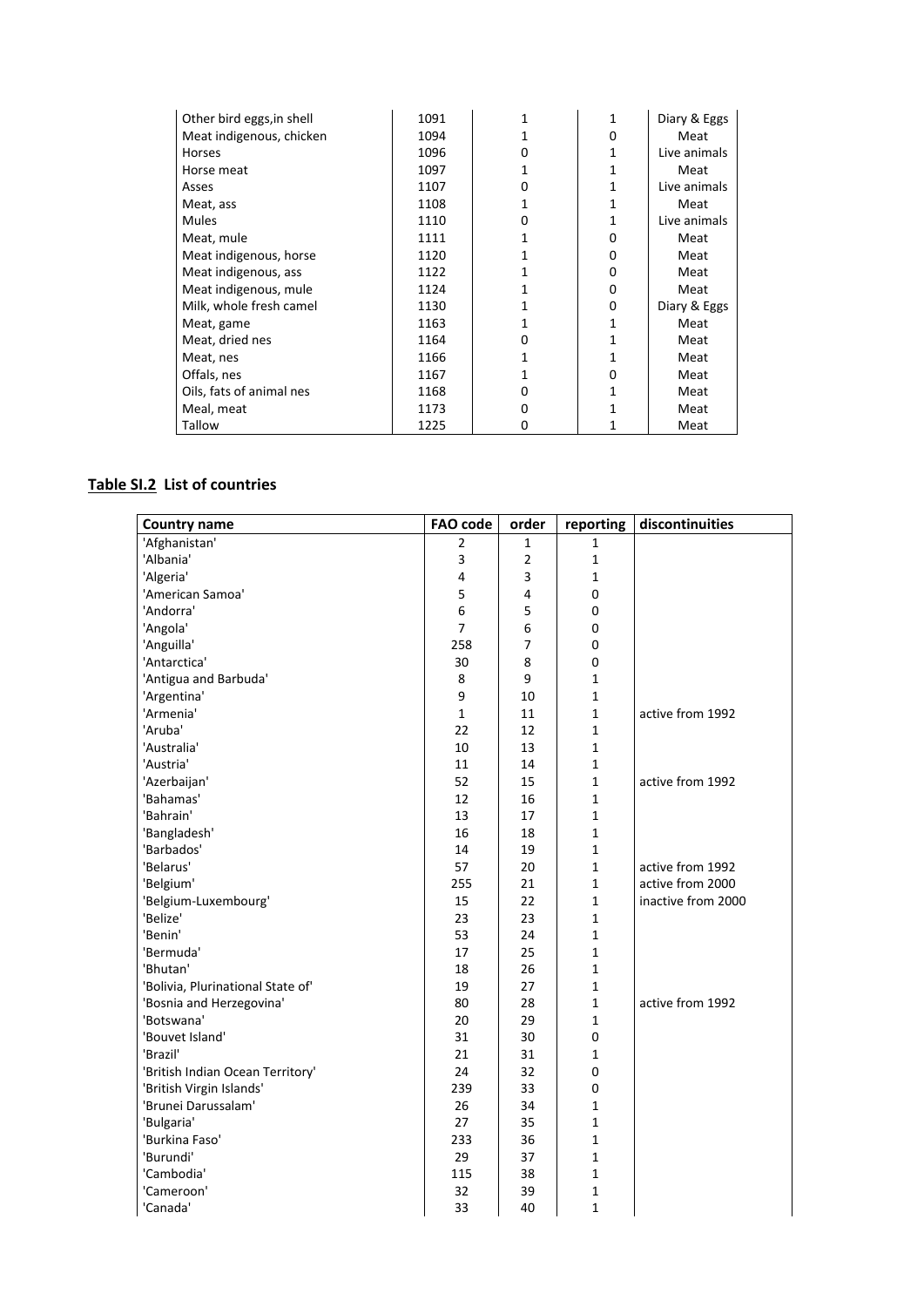| 'Canton and Enderbury Islands'              | 34        | 41       | 0            |                    |
|---------------------------------------------|-----------|----------|--------------|--------------------|
| 'Cape Verde'                                | 35        | 42       | 1            |                    |
| 'Cayman Islands'                            | 36        | 43       | 0            |                    |
| 'Central African Republic'                  | 37        | 44       | $\mathbf{1}$ |                    |
| 'Chad'                                      | 39        | 45       | $\mathbf 0$  |                    |
| 'Chile'                                     | 40        | 46       | 1            |                    |
| 'China, Hong Kong SAR'                      | 96        | 47       | $\mathbf{1}$ |                    |
| 'China, Macao SAR'                          | 128       | 48       | $\mathbf{1}$ |                    |
| 'China, Mainland'                           | 41        | 49       | $\mathbf{1}$ |                    |
| 'China, Taiwan Province of'                 | 214       | 50       | 1            |                    |
| 'Christmas Island'                          | 42        | 51       | $\mathbf 0$  |                    |
| 'Cocos Islands (Keeling)'                   | 43        | 52       | 0            |                    |
| 'Colombia'                                  | 44        | 53       | 1            |                    |
| 'Comoros'                                   | 45        | 54       | $\mathbf{1}$ |                    |
| 'Congo'                                     | 46        | 55       | $\mathbf{1}$ |                    |
| 'Congo, Democratic Republic of the'         | 250       | 56       | $\mathbf{1}$ |                    |
| 'Cook Islands'                              | 47        | 57       | 1            |                    |
| 'Costa Rica'                                | 48        | 58       | 1            |                    |
| 'Cote de Ivoire'                            | 107       | 59       | $\mathbf{1}$ |                    |
| 'Croatia'                                   | 98        | 60       | $\mathbf{1}$ | active from 1992   |
| 'Cuba'                                      | 49        | 61       | $\mathbf{1}$ |                    |
| 'Cyprus'                                    | 50        | 62       | 1            |                    |
| 'Czech Republic'                            | 167       | 63       | 1            | active from 1993   |
| 'Czechoslovakia'                            | 51        | 64       |              | inactive from 1993 |
| 'Denmark'                                   | 54        | 65       | 1            |                    |
| 'Djibouti'                                  | 72        | 66       | $\mathbf{1}$ |                    |
| 'Dominica'                                  | 55        | 67       | $\mathbf{1}$ |                    |
| 'Dominican Republic'                        | 56        | 68       |              |                    |
| 'Ecuador'                                   | 58        | 69       | 1            |                    |
| 'Egypt'                                     | 59        | 70       | 1            |                    |
| 'El Salvador'                               | 60        | 71<br>72 | 1            |                    |
| 'Equatorial Guinea'<br>'Eritrea'            | 61        | 73       | 0<br>0       | active from 1993   |
| 'Estonia'                                   | 178<br>63 | 74       | 1            | active from 1992   |
| 'Ethiopia'                                  | 238       | 75       | 1            | active from 1993   |
| 'Falkland Islands (Malvinas)'               | 65        | 76       | 0            |                    |
| 'Faroe Islands'                             | 64        | 77       | 1            |                    |
| 'Fiji'                                      | 66        | 78       | $\mathbf{1}$ |                    |
| 'Finland'                                   | 67        | 79       | $\mathbf{1}$ |                    |
| 'France'                                    | 68        | 80       | $\mathbf{1}$ |                    |
| 'French Guiana'                             | 69        | 81       | 1            |                    |
| 'French Polynesia'                          | 70        | 82       | 1            |                    |
| 'French Southern and Antarctic Territories' | 71        | 83       | 0            |                    |
| 'Gabon'                                     | 74        | 84       | $\mathbf{1}$ |                    |
| 'Gambia'                                    | 75        | 85       | $\mathbf{1}$ |                    |
| 'Georgia'                                   | 73        | 86       | 1            | active from 1992   |
| 'Germany'                                   | 79        | 87       | 1            |                    |
| 'Ethiopia PDR'                              | 62        | 88       | $\mathbf{1}$ | inactive from 1993 |
| 'Neutral Zone'                              | 152       | 89       | 0            | all zeros          |
| 'Ghana'                                     | 81        | 90       | $\mathbf{1}$ |                    |
| 'Gibraltar'                                 | 82        | 91       | 0            |                    |
| 'Greece'                                    | 84        | 92       | 1            |                    |
| 'Greenland'                                 | 85        | 93       | $\mathbf{1}$ |                    |
| 'Grenada'                                   | 86        | 94       | $\mathbf{1}$ |                    |
| 'Guadeloupe'                                | 87        | 95       | $\mathbf{1}$ |                    |
| 'Guam'                                      | 88        | 96       |              |                    |
| 'Guatemala'                                 | 89        | 97       | 1            |                    |
| 'Guinea'                                    | 90        | 98       | 1            |                    |
| 'Guinea-Bissau'                             | 175       | 99       | 0            |                    |
| 'Guyana'                                    | 91        | 100      | $\mathbf{1}$ |                    |
| 'Haiti'                                     | 93        | 101      | 0            |                    |
| 'Heard and McDonald Islands'                | 92        | 102      | 0            |                    |
| 'Holy See'                                  | 94        | 103      | 0            |                    |
| 'Honduras'                                  | 95        | 104      | 1            |                    |
| 'Hungary'                                   | 97        | 105      | $\mathbf 1$  |                    |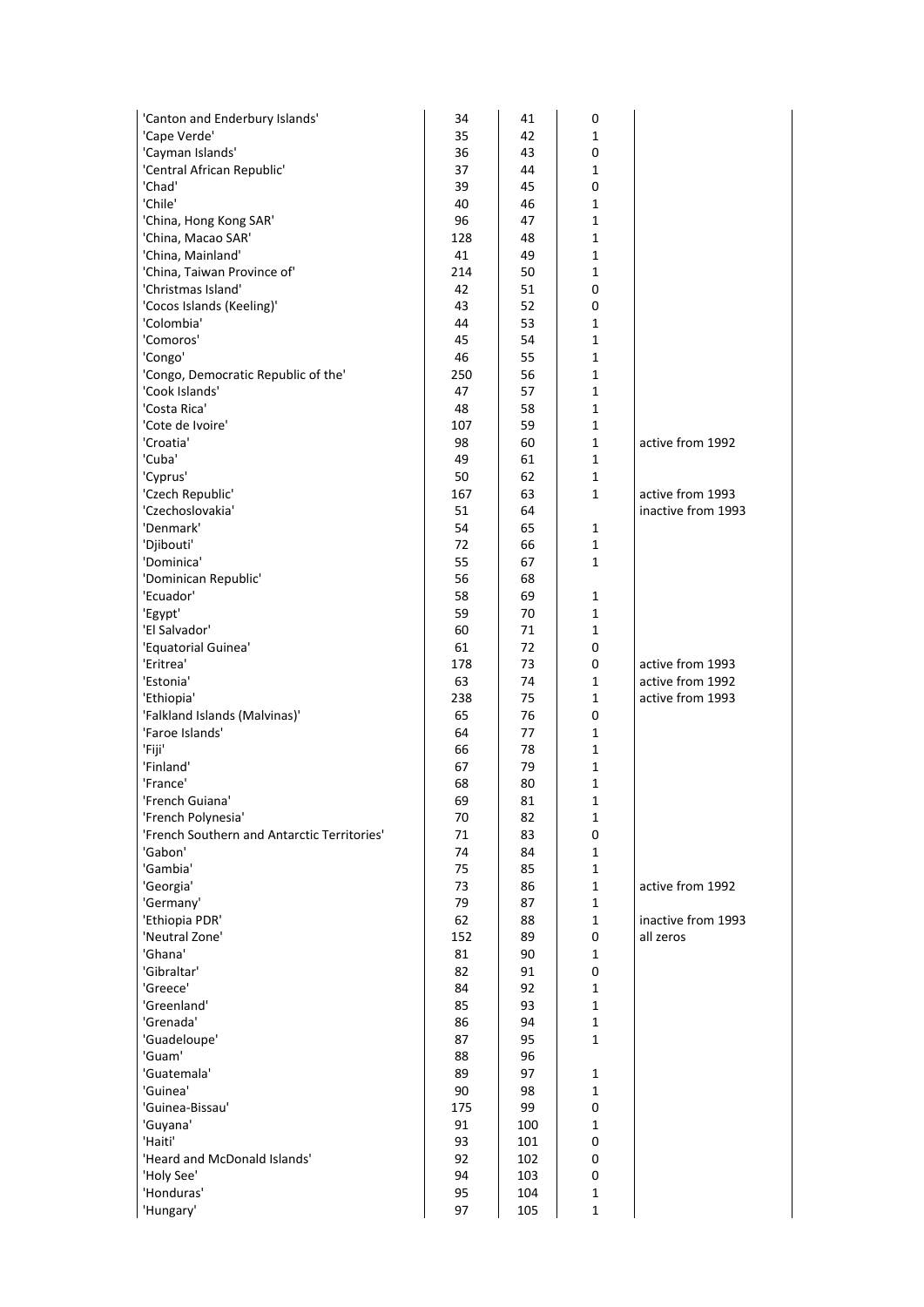| 'Iceland'                                     | 99  | 106 | 1            |                  |
|-----------------------------------------------|-----|-----|--------------|------------------|
| 'India'                                       | 100 | 107 | 1            |                  |
| 'Indonesia'                                   | 101 | 108 | 1            |                  |
| 'Iran, Islamic Republic of'                   | 102 | 109 | $\mathbf 1$  |                  |
| 'Iraq'                                        | 103 | 110 | 0            |                  |
| 'Ireland'                                     | 104 | 111 | 1            |                  |
| 'Israel'                                      | 105 | 112 | 1            |                  |
| 'Italy'                                       | 106 | 113 | 1            |                  |
| 'Jamaica'                                     | 109 | 114 | 1            |                  |
| 'Japan'                                       | 110 | 115 | $\mathbf 1$  |                  |
| 'Johnston Island'                             | 111 | 116 | 0            |                  |
| 'Jordan'                                      | 112 | 117 | 1            |                  |
| 'Kazakhstan'                                  | 108 | 118 | 1            | active from 1992 |
| 'Kenya'                                       | 114 | 119 | 1            |                  |
| 'Kiribati'                                    | 83  | 120 | 1            |                  |
| 'Korea, Democratic Peoples Republic of'       | 116 | 121 | 0            |                  |
| 'Korea, Republic of'                          | 117 | 122 | 1            |                  |
| 'Kuwait'                                      | 118 | 123 | 1            |                  |
| 'Kyrgyzstan'                                  | 113 | 124 | 1            | active from 1992 |
|                                               | 120 | 125 | 0            |                  |
| 'Lao Peoples Democratic Republic'<br>'Latvia' | 119 | 126 | 1            | active from 1992 |
| 'Lebanon'                                     | 121 | 127 | 1            |                  |
|                                               |     |     |              |                  |
| 'Lesotho'<br>'Liberia'                        | 122 | 128 | 0            |                  |
|                                               | 123 | 129 | 0            |                  |
| 'Libya'                                       | 124 | 130 | 1            |                  |
| 'Liechtenstein'                               | 125 | 131 | 0            |                  |
| 'Lithuania'                                   | 126 | 132 | 1            | active from 1992 |
| 'Luxembourg'                                  | 256 | 133 | $\mathbf 1$  | active from 2000 |
| 'Macedonia, The former Yugoslav Republic of'  | 154 | 134 | 1            | active from 1992 |
| 'Madagascar'                                  | 129 | 135 | 1            |                  |
| 'Malawi'                                      | 130 | 136 | 1            |                  |
| 'Malaysia'                                    | 131 | 137 | 1            |                  |
| 'Maldives'                                    | 132 | 138 | 1            |                  |
| 'Mali'                                        | 133 | 139 | $\mathbf 1$  |                  |
| 'Malta'                                       | 134 | 140 | 1            |                  |
| 'Marshall Islands'                            | 127 | 141 | 0            |                  |
| 'Martinique'                                  | 135 | 142 | 1            |                  |
| 'Mauritania'                                  | 136 | 143 | 1            |                  |
| 'Mauritius'                                   | 137 | 144 | $\mathbf{1}$ |                  |
| 'Mayotte'                                     | 270 | 145 | 0            |                  |
| 'Mexico'                                      | 138 | 146 | 1            |                  |
| 'Micronesia, Federated States of'             | 145 | 147 | 0            |                  |
| 'Midway Island'                               | 139 | 148 | 0            |                  |
| 'Moldova, Republic of'                        | 146 | 149 | $\mathbf{1}$ | active from 1992 |
| 'Monaco'                                      | 140 | 150 | 0            |                  |
| 'Mongolia'                                    | 141 | 151 | $\mathbf{1}$ |                  |
| 'Montenegro'                                  | 273 | 152 | $\mathbf{1}$ | active from 2006 |
| 'Montserrat'                                  | 142 | 153 | $\mathbf{1}$ |                  |
| 'Morocco'                                     | 143 | 154 | $\mathbf{1}$ |                  |
| 'Mozambique'                                  | 144 | 155 | 0            |                  |
| 'Myanmar'                                     | 28  | 156 | 0            |                  |
| 'Namibia'                                     | 147 | 157 | 1            |                  |
| 'Nauru'                                       | 148 | 158 | 0            |                  |
| 'Nepal'                                       | 149 | 159 | 1            |                  |
| 'Netherlands'                                 | 150 | 160 | 1            |                  |
| 'Netherlands Antilles'                        | 151 | 161 | $\mathbf 1$  |                  |
| 'New Caledonia'                               | 153 | 162 | $\mathbf{1}$ |                  |
| 'New Zealand'                                 | 156 | 163 | 1            |                  |
| 'Nicaragua'                                   | 157 | 164 | $\mathbf 1$  |                  |
| 'Niger'                                       | 158 | 165 | 1            |                  |
| 'Nigeria'                                     | 159 | 166 | 1            |                  |
| 'Niue'                                        | 160 | 167 | 0            |                  |
| 'Norfolk Island'                              | 161 | 168 | 0            |                  |
| 'Northern Mariana Islands'                    | 163 | 169 | 0            |                  |
| 'Norway'                                      | 162 | 170 | $\mathbf 1$  |                  |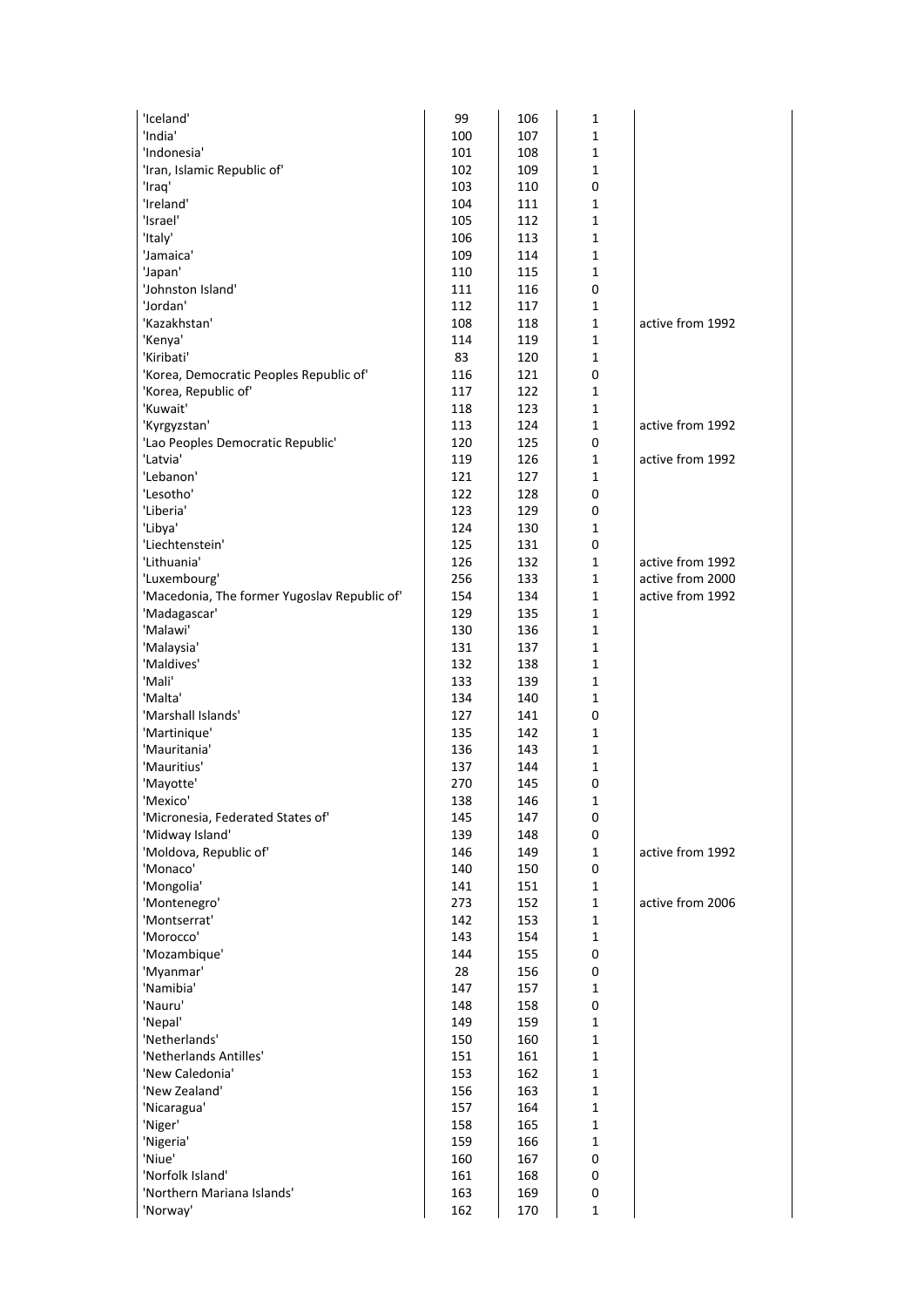| 'Occupied Palestinian Territory'               | 299        | 171        | 0            |                                              |
|------------------------------------------------|------------|------------|--------------|----------------------------------------------|
| 'Oman'                                         | 221        | 172        | 1            |                                              |
| 'Pacific Islands Trust Territory'              | 164        | 173        | 0            |                                              |
| 'Pakistan'                                     | 165        | 174        | 1            |                                              |
| 'Palau'                                        | 180        | 175        | 0            |                                              |
| 'Panama'                                       | 166        | 176        | 1            |                                              |
| 'Papua New Guinea'                             | 168        | 177        | 1            |                                              |
| 'Paraguay'                                     | 169        | 178        | 1            |                                              |
| 'Peru'                                         | 170        | 179        | 1            |                                              |
| 'Philippines'                                  | 171        | 180        | 1            |                                              |
| 'Pitcairn Islands'<br>'Poland'                 | 172<br>173 | 181<br>182 | 0<br>1       |                                              |
| 'Portugal'                                     | 174        | 183        | 1            |                                              |
| 'Puerto Rico'                                  | 177        | 184        | 0            |                                              |
| 'Qatar'                                        | 179        | 185        | 1            |                                              |
| 'Reunion'                                      | 182        | 186        | 1            |                                              |
| 'Romania'                                      | 183        | 187        | 1            |                                              |
| 'Russian Federation'                           | 185        | 188        | 1            | active from 1992                             |
| 'Rwanda'                                       | 184        | 189        | 1            |                                              |
| 'Saint Helena, Ascension and Tristan da Cunha' | 187        | 190        | 0            |                                              |
| 'Saint Kitts and Nevis'                        | 188        | 191        | 1            |                                              |
| 'Saint Lucia'                                  | 189        | 192        | 1            |                                              |
| 'Saint Pierre and Miquelon'                    | 190        | 193        | 0            |                                              |
| 'Saint Vincent and the Grenadines'             | 191        | 194        | 1            |                                              |
| 'Samoa'                                        | 244        | 195        | 0            |                                              |
| 'San Marino'                                   | 192        | 196        | 0            |                                              |
| 'Sao Tome and Principe'                        | 193        | 197        | 1            |                                              |
| 'Saudi Arabia'                                 | 194        | 198        | 1            |                                              |
| 'Senegal'                                      | 195        | 199        | 1            |                                              |
| 'Serbia'                                       | 272        | 200        | 1            | active from 2006<br>active from 1992 to 2005 |
| 'Serbia and Montenegro'<br>'Seychelles'        | 186<br>196 | 201<br>202 | 1<br>1       |                                              |
| 'Sierra Leone'                                 | 197        | 203        | 1            |                                              |
| 'Singapore'                                    | 200        | 204        | 1            |                                              |
| 'Slovakia'                                     | 199        | 205        | 1            | active from 1993                             |
| 'Slovenia'                                     | 198        | 206        | 1            | active from 1992                             |
| 'Solomon Islands'                              | 25         | 207        | 1            |                                              |
| 'Somalia'                                      | 201        | 208        | 0            |                                              |
| 'South Africa'                                 | 202        | 209        | 1            |                                              |
| 'South Georgia and the South Sandwich Islands' | 271        | 210        | 0            |                                              |
| 'Spain'                                        | 203        | 211        | 1            |                                              |
| 'Sri Lanka'                                    | 38         | 212        | 1            |                                              |
| 'Sudan (former)'                               | 206        | 213        | 1            | inactive from 2012                           |
| 'Suriname'                                     | 207        | 214        | 1            |                                              |
| 'Svalbard and Jan Mayen Islands'               | 260        | 215        | 0            |                                              |
| 'Swaziland'                                    | 209        | 216        | $\mathbf 1$  |                                              |
| 'Sweden'<br>'Switzerland'                      | 210        | 217        | 1            |                                              |
| 'Syrian Arab Republic'                         | 211<br>212 | 218<br>219 | 1<br>1       |                                              |
| 'Tajikistan'                                   | 208        | 220        | 0            | active from 1992                             |
| 'Tanzania, United Republic of'                 | 215        | 221        | 1            |                                              |
| 'Thailand'                                     | 216        | 222        | 1            |                                              |
| 'Timor-Leste'                                  | 176        | 223        | 0            |                                              |
| 'Togo'                                         | 217        | 224        | 1            |                                              |
| 'Tokelau'                                      | 218        | 225        | 0            |                                              |
| 'Tonga'                                        | 219        | 226        | 1            |                                              |
| 'Trinidad and Tobago'                          | 220        | 227        | 1            |                                              |
| 'Tunisia'                                      | 222        | 228        | 1            |                                              |
| 'Turkey'                                       | 223        | 229        | 1            |                                              |
| 'Turkmenistan'                                 | 213        | 230        | 0            | active from 1992                             |
| 'Turks and Caicos Islands'                     | 224        | 231        | 0            |                                              |
| 'Tuvalu'                                       | 227        | 232        | 1            |                                              |
| 'Uganda'                                       | 226        | 233        | 1            |                                              |
| 'Ukraine'                                      | 230        | 234        | $\mathbf{1}$ | active from 1992                             |
| 'United Arab Emirates'                         | 225        | 235        | $\mathbf 1$  |                                              |